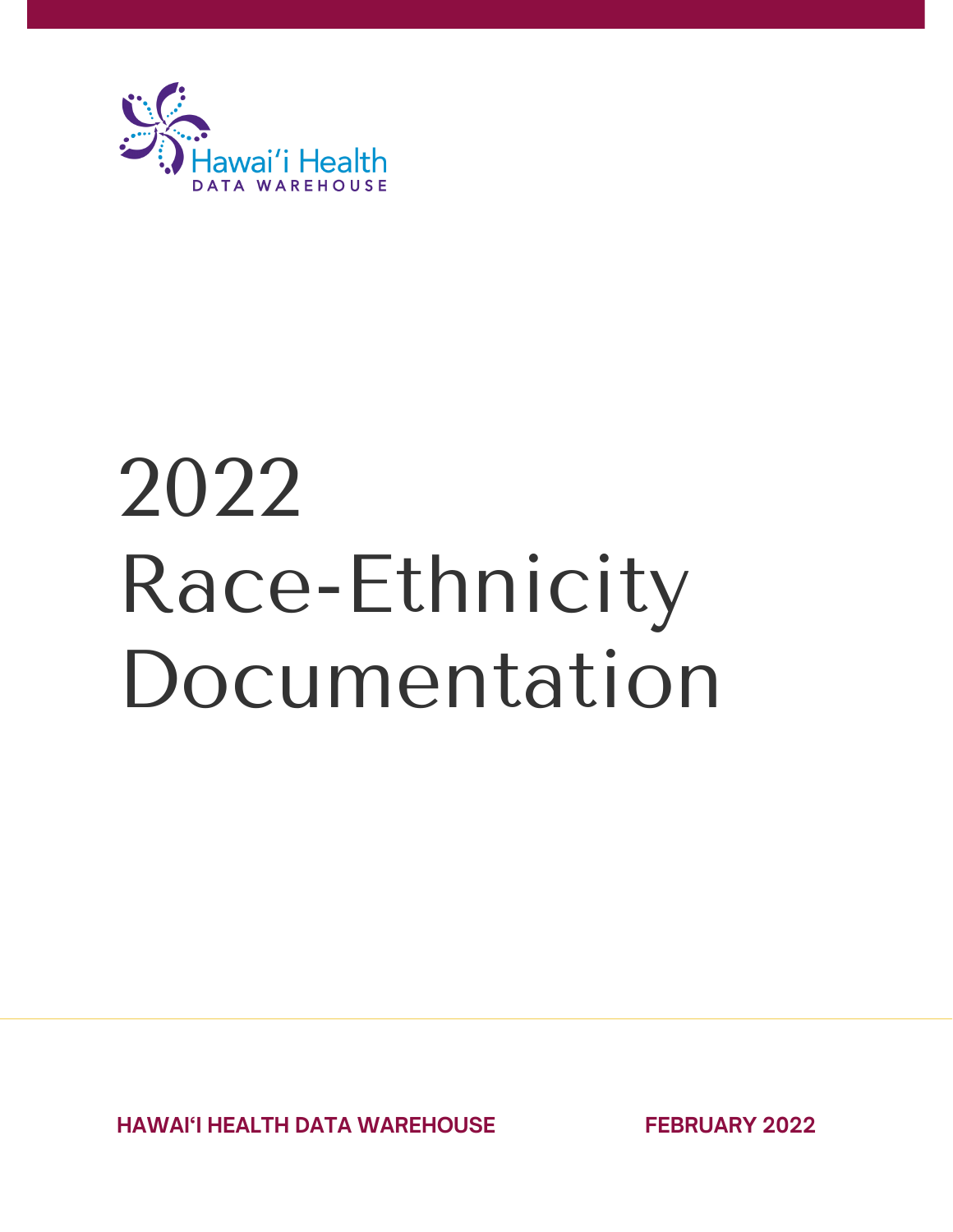# Table of Contents

| <b>Introduction</b>                                        | $\overline{2}$ |
|------------------------------------------------------------|----------------|
| <b>Behavioral Risk Factor Surveillance System (BRFSS)</b>  | 3              |
| Methodology                                                | 3              |
| 2011-2020                                                  | 3              |
| 2011-2020 (Hispanic/Latino)                                | $\overline{4}$ |
| <b>Pregnancy Risk Assessment Monitoring System (PRAMS)</b> | 5              |
| Methodology                                                | 5              |
| 2000-2019                                                  | 5              |
| Youth Risk Behavior Surveillance System (YRBS)             | $\overline{7}$ |
| Methodology                                                | 7              |
| 2001, 2003                                                 | $\overline{7}$ |
| 2005                                                       | 8              |
| 2007, 2009                                                 | 9              |
| 2011-2019                                                  | 10             |
| <b>Youth Tobacco Survey (YTS)</b>                          | 11             |
| Methodology                                                | 11             |
| 2000-2011                                                  | 11             |
| 2013-2017                                                  | 12             |
| 2019                                                       | 13             |
| <b>Vital Statistics</b>                                    | 14             |
| Methodology                                                | 14             |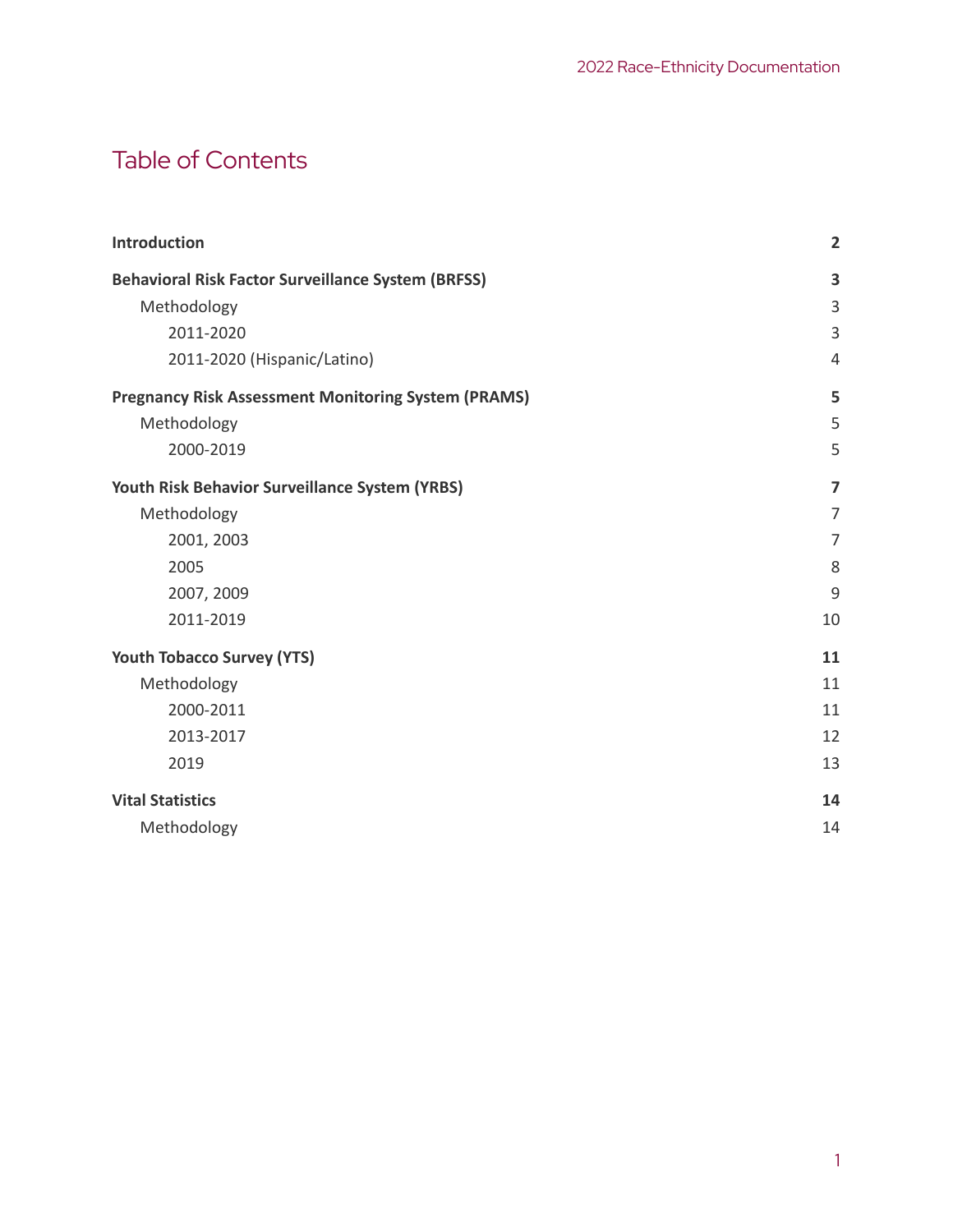# <span id="page-2-0"></span>**Introduction**

The US Census Bureau (Census) considers race and ethnicity as two separate concepts. They define race as a person's self-identification with one or more social groups which include "White, Black or African American, Asian, American Indian and Alaska Native, Native Hawaiian or Other Pacific Islander, or some other race." The Census defines ethnicity as whether a person is of Hispanic origin or not. 1

In Hawai'i, we recognize that these overarching race categories from the Census are composed of people with distinct ethnicities. People who are Asian can identify as one or more ethnicities within the Asian race category; examples include Japanese, Chinese, Korean, Vietnamese, Filipino, Thai and many others. Similarly, Other Pacific Islanders can be Guamanian, Chamorro, Samoan, Tongan, or Chuukese to name a few. These groups have distinct cultural, culinary and religious practices, and immigration stories to Hawai'i.

Accordingly, the state makes a concerted effort to capture and report race and ethnic information at a more granular level to help address community concerns and target interventions. HHDW uses the term race/ethnicity to refer to the races and ethnicities most commonly found in Hawai'i and collected by the different data systems within the Hawai'i State Department of Health (DOH).

This document details how the data collected by the DOH is mapped into program (most granular), DOH, and Census race/ethnicity categories by data source.

<sup>1</sup>US Census Bureau. Race & Ethnicity. January 2017. https://www.cosb.us/home/showpublisheddocument/5935/637356700118370000. Accessed 3/21/2022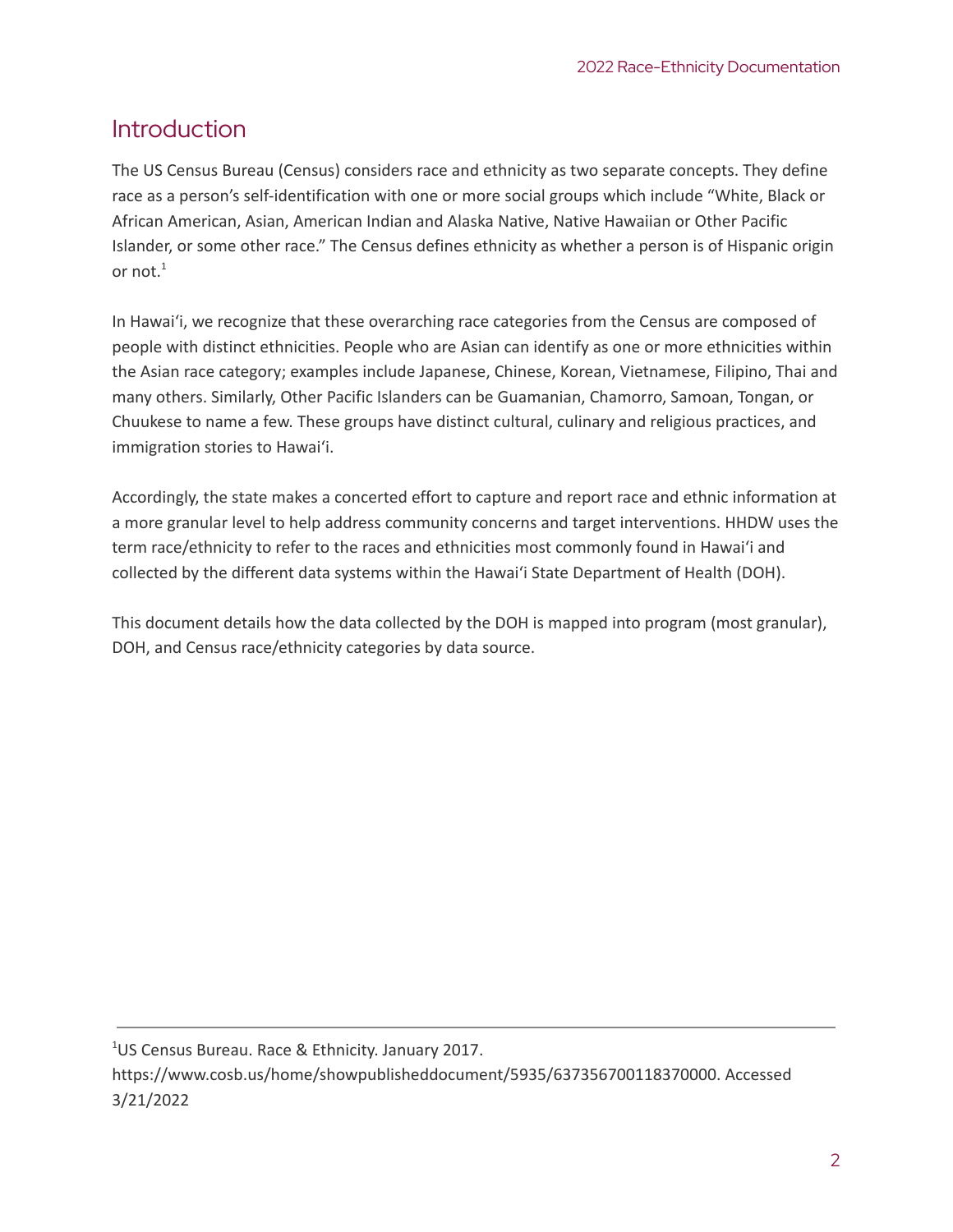# <span id="page-3-0"></span>Behavioral Risk Factor Surveillance System (BRFSS)

## <span id="page-3-1"></span>Methodology

In all sections, the category "Hawaiian" also includes "Part Hawaiian." Ethnicity is self-reported.

In BRFSS, respondents may select up to 6 ethnicities. HHDW then creates a single ethnicity for reporting purposes. If more than one response is chosen, the following rules apply:

- 1. If Hawaiian is one of the multiple ethnicities listed, Hawaiian is coded.
- 2. If a non-Caucasian ethnicity is listed with a Caucasian ethnicity, the non-Caucasian ethnicity is coded.
- 3. If there is more than one non-Caucasian ethnicity listed, the first one is coded.
- 4. If there is more than one Caucasian ethnicity listed, the first one is coded.

#### <span id="page-3-2"></span>2011-2020

#### **Survey Variable Name(s):** MRACE (2011-2012), MRACE1 (2013-2020) **Survey Text:** "Which one or more of the following would you say is your race?"

| <b>Source Race-Ethnicity</b>                        | <b>Program Race-Ethnicity</b><br>(PRG)              | <b>DOH Race-Ethnicity (DOH)</b>    | <b>Census Race (Census)</b>                          |
|-----------------------------------------------------|-----------------------------------------------------|------------------------------------|------------------------------------------------------|
| American Indian/<br>Alaska Native/<br>Eskimo/ Inuit | American Indian/<br>Alaska Native/ Eskimo/<br>Inuit | Native Alaskan/<br>American Indian | Native Alaskan/<br>American Indian                   |
| Asian Indian                                        | Asian Indian                                        | <b>Other Asian</b>                 | Asian                                                |
| <b>Black</b>                                        | <b>Black</b>                                        | <b>Black</b>                       | <b>Black or African</b><br>American                  |
| Cambodian                                           | Other Asian                                         | Other Asian                        | Asian                                                |
| Caucasian                                           | Caucasian                                           | Caucasian                          | White                                                |
| Chinese                                             | Chinese                                             | Chinese                            | Asian                                                |
| Fijian                                              | Other Pacific Islander                              | Other Pacific Islander             | Native Hawaiian and<br>Other Pacific Islander        |
| Filipino                                            | Filipino                                            | Filipino                           | Asian                                                |
| Guamanian or<br>Chamorro                            | Guamanian or Chamorro                               | Other Pacific Islander             | Native Hawaiian and<br><b>Other Pacific Islander</b> |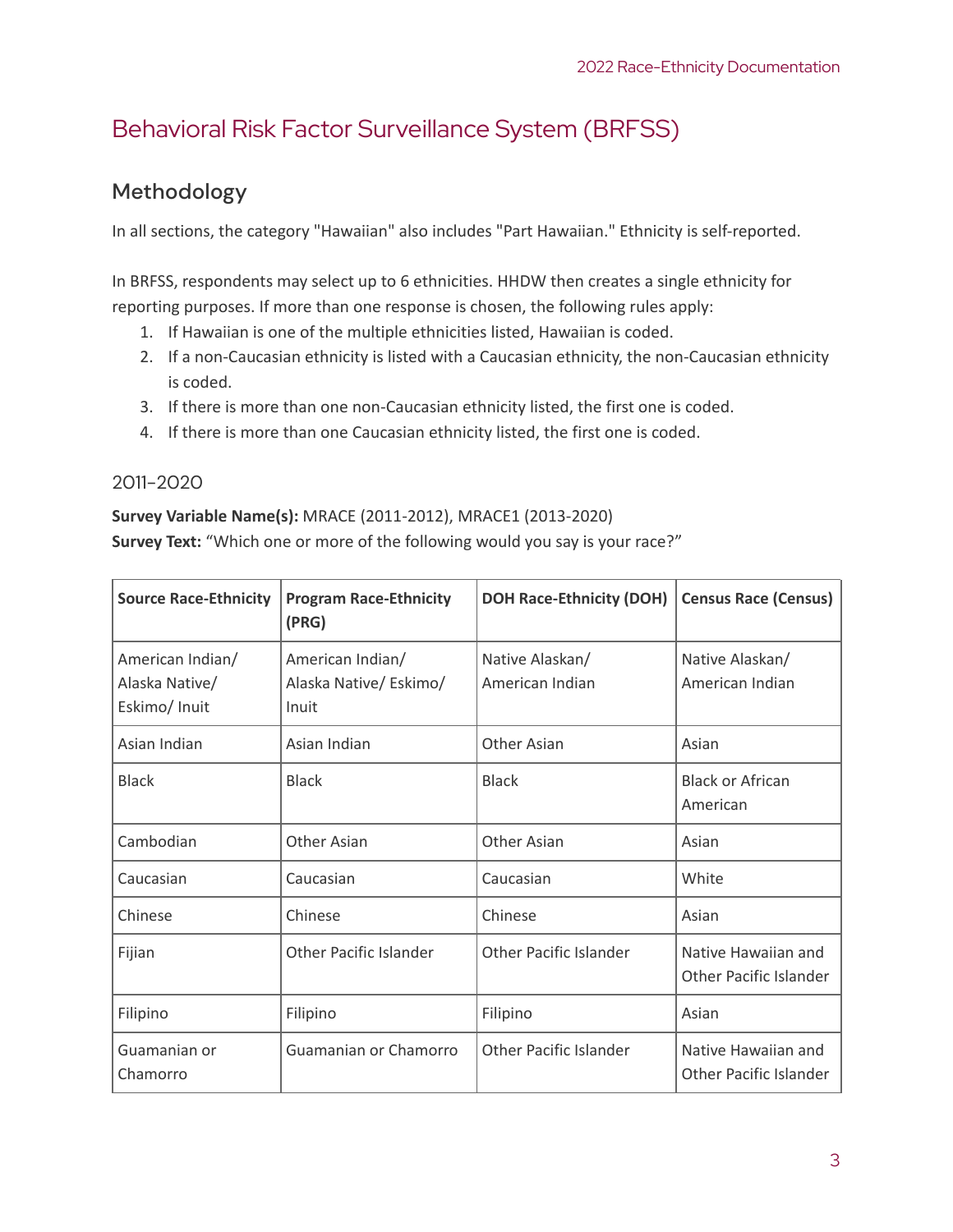| <b>Source Race-Ethnicity</b>  | <b>Program Race-Ethnicity</b><br>(PRG) | <b>DOH Race-Ethnicity (DOH)</b> | <b>Census Race (Census)</b>                          |
|-------------------------------|----------------------------------------|---------------------------------|------------------------------------------------------|
| Hawaiian                      | Hawaiian                               | Native Hawaiian                 | Native Hawaiian and<br>Other Pacific Islander        |
| Japanese                      | Japanese                               | Japanese                        | Asian                                                |
| Korean                        | Korean                                 | Other Asian                     | Asian                                                |
| Laotian                       | Other Asian                            | Other Asian                     | Asian                                                |
| Malaysian                     | <b>Other Asian</b>                     | Other Asian                     | Asian                                                |
| Mexican                       | Other                                  | Other                           | Other                                                |
| Micronesian                   | <b>Other Pacific Islander</b>          | <b>Other Pacific Islander</b>   | Native Hawaiian and<br>Other Pacific Islander        |
| Portuguese                    | Caucasian                              | Caucasian                       | Caucasian                                            |
| Puerto Rican                  | Other                                  | Other                           | Other                                                |
| Samoan                        | Samoan                                 | <b>Other Pacific Islander</b>   | Native Hawaiian and<br><b>Other Pacific Islander</b> |
| Tongan                        | <b>Other Pacific Islander</b>          | <b>Other Pacific Islander</b>   | Native Hawaiian and<br>Other Pacific Islander        |
| Vietnamese                    | Vietnamese                             | <b>Other Asian</b>              | Asian                                                |
| Other                         | Other                                  | Other                           | Other                                                |
| Other Asian                   | <b>Other Asian</b>                     | Other Asian                     | Asian                                                |
| <b>Other Pacific Islander</b> | <b>Other Pacific Islander</b>          | <b>Other Pacific Islander</b>   | Native Hawaiian and<br>Other Pacific Islander        |
| Don't know/ Not sure          | Removed from                           | Removed from                    | Removed from                                         |
| Refused                       | denominator                            | denominator                     | denominator                                          |

## <span id="page-4-0"></span>2011-2020 (Hispanic/Latino)

**Survey Variable Name(s):** HISPANC2 (2011-2012), HISPANC3 (2013-2020) **Survey Text:** "Are you Hispanic or Latino?"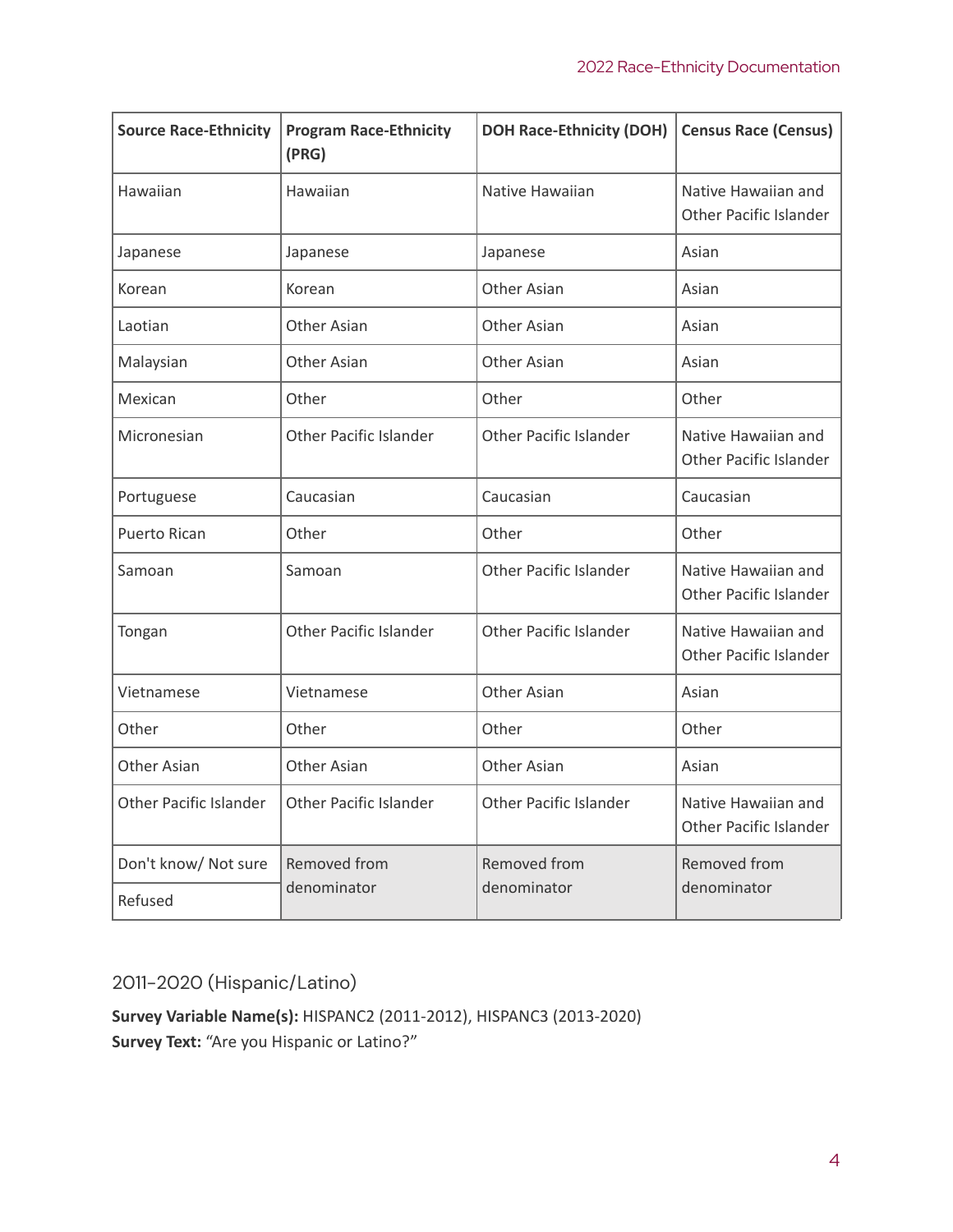# <span id="page-5-0"></span>Pregnancy Risk Assessment Monitoring System (PRAMS)

## <span id="page-5-1"></span>Methodology

PRAMS uses the mother's race obtained from the Birth Record in Vital Statistics. For Birth Record methodology, please see the Vital Statistics section.

#### <span id="page-5-2"></span>2000-2019

**Survey Variable Name(s):** MAT\_RACE (2000-2003), MRACE (2004-2019)

| <b>Source Race-Ethnicity</b>  | <b>Program Race-Ethnicity</b><br>(PRG) | <b>DOH Race-Ethnicity</b><br>(DOH) | <b>Census Race (Census)</b>                          |
|-------------------------------|----------------------------------------|------------------------------------|------------------------------------------------------|
| Asian Indian                  | Asian Indian                           | Other Asian                        | Asian                                                |
| <b>Black</b>                  | <b>Black</b>                           | <b>Black</b>                       | <b>Black or African American</b>                     |
| Caucasian                     | Caucasian                              | Caucasian                          | White                                                |
| Chinese                       | Chinese                                | Chinese                            | Asian                                                |
| Cuban                         | Cuban                                  | Other                              | Other                                                |
| Filipino                      | Filipino                               | Filipino                           | Asian                                                |
| Guamanian                     | Guamanian                              | <b>Other Pacific Islander</b>      | Native Hawaiian and<br><b>Other Pacific Islander</b> |
| Hawaiian                      | Hawaiian                               | Native Hawaiian                    | Native Hawaiian and<br><b>Other Pacific Islander</b> |
| Indian                        | Indian                                 | Native Alaskan/<br>American Indian | Native Alaskan/<br>American Indian                   |
| Japanese                      | Japanese                               | Japanese                           | Asian                                                |
| Korean                        | Korean                                 | <b>Other Asian</b>                 | Asian                                                |
| Mexican                       | Mexican                                | Other                              | Other                                                |
| <b>Other Asian</b>            | Other Asian                            | <b>Other Asian</b>                 | Asian                                                |
| <b>Other Pacific Islander</b> | <b>Other Pacific Islander</b>          | <b>Other Pacific Islander</b>      | Native Hawaiian and<br><b>Other Pacific Islander</b> |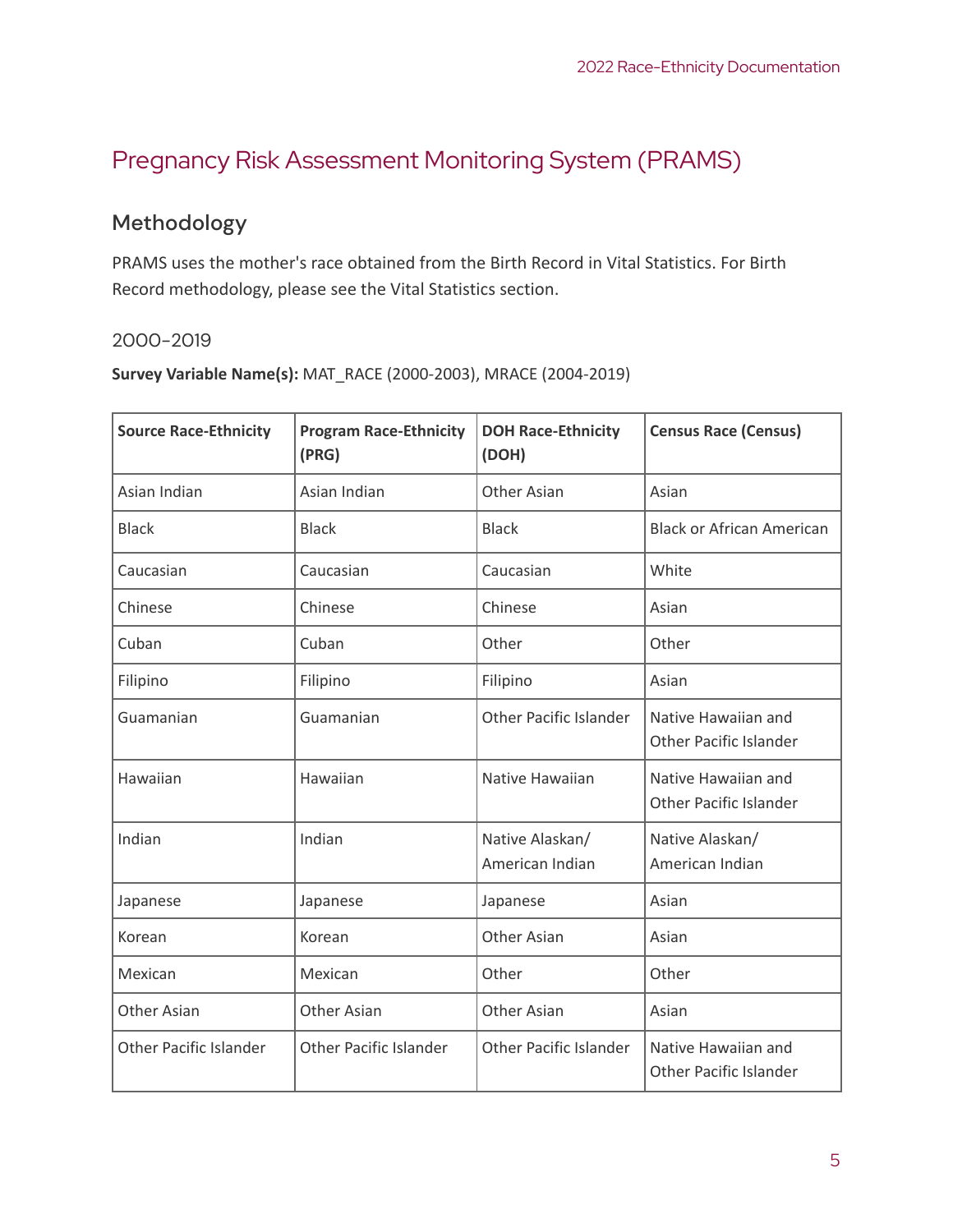| <b>Source Race-Ethnicity</b> | <b>Program Race-Ethnicity</b><br>(PRG) | <b>DOH Race-Ethnicity</b><br>(DOH) | <b>Census Race (Census)</b>                          |
|------------------------------|----------------------------------------|------------------------------------|------------------------------------------------------|
| Part Hawaiian                | Part Hawaiian                          | Native Hawaiian                    | Native Hawaiian and<br>Other Pacific Islander        |
| Portuguese                   | Portuguese                             | Caucasian                          | White                                                |
| Puerto Rican                 | Puerto Rican                           | Other                              | Other                                                |
| Samoan                       | Samoan                                 | <b>Other Pacific Islander</b>      | Native Hawaiian and<br><b>Other Pacific Islander</b> |
| Vietnamese                   | Vietnamese                             | <b>Other Asian</b>                 | Asian                                                |
| All Other                    | All Other                              | Other                              | Other                                                |
| Unstated<br>Refused          | Removed from<br>denominator            | Removed from<br>denominator        | Removed from<br>denominator                          |
| <b>Missing</b>               |                                        |                                    |                                                      |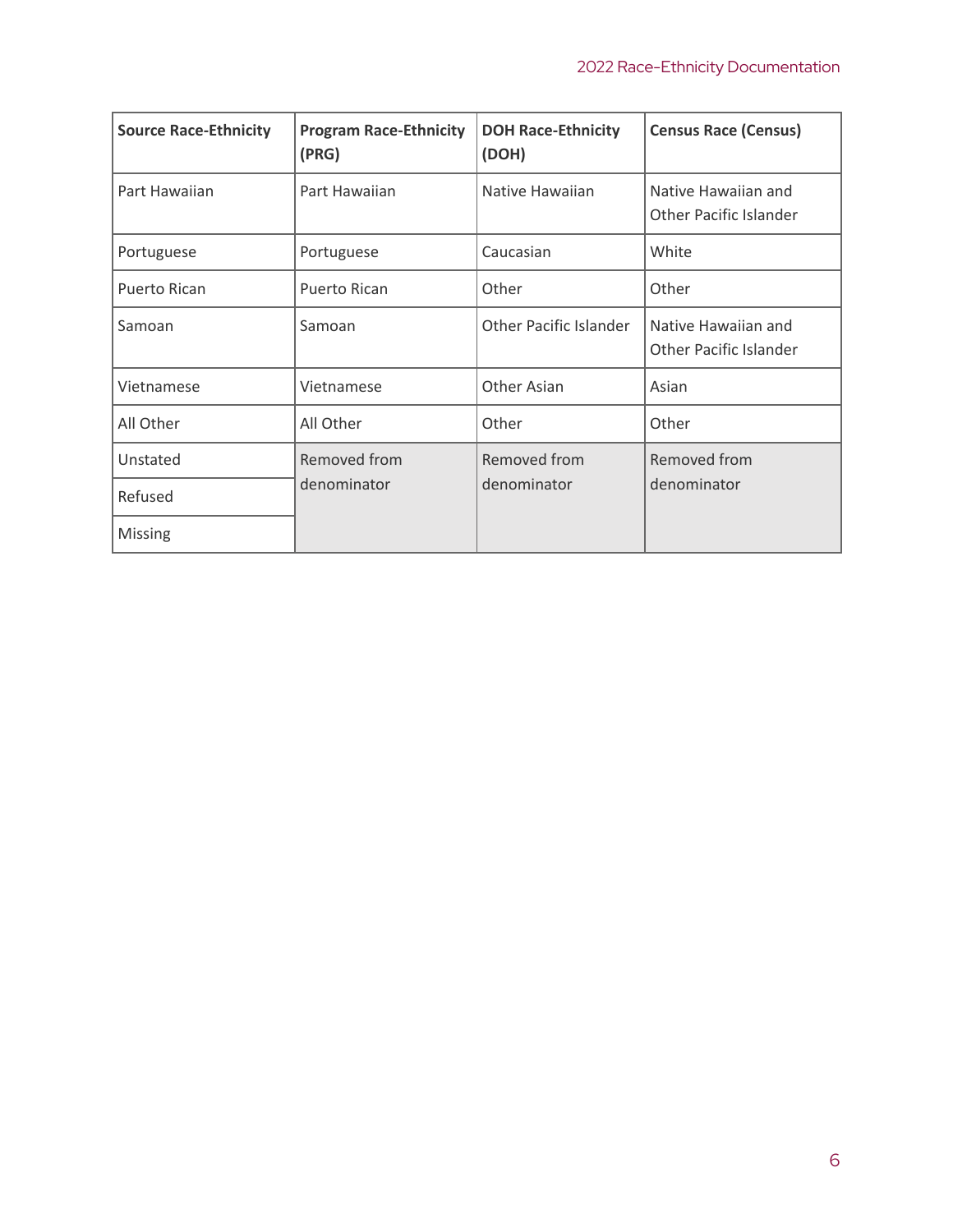# <span id="page-7-0"></span>Youth Risk Behavior Surveillance System (YRBS)

## <span id="page-7-1"></span>Methodology

In all sections, the category "Hawaiian" also includes "Part Hawaiian." Race/ethnicity is self-reported.

#### <span id="page-7-2"></span>2001, 2003

#### **Survey Variable Name(s):** Q4

**Survey Text:** "How do you describe yourself? (Select one or more responses.)"

In 2001 and 2003, the responses for Q4 were re-coded by the Centers for Disease Control and Prevention (CDC) into a single race-ethnicity (RACEETH) variable for reporting purposes. The following rules apply:

- 1. If a single race/ethnicity is recorded, then that race is coded.
- 2. If two or more races/ethnicities are recorded, then Multiple non-Hispanic is coded.

| <b>Source Race-Ethnicity</b>     | <b>Program Race-Ethnicity</b><br>(PRG) | <b>DOH Race-Ethnicity</b><br>(DOH) | <b>Census Race (Census)</b>                          |
|----------------------------------|----------------------------------------|------------------------------------|------------------------------------------------------|
| <b>Black or African American</b> | <b>Black</b>                           | <b>Black</b>                       | <b>Black or African</b><br>American                  |
| Caucasian/White                  | White                                  | Caucasian                          | White                                                |
| Chinese                          | Chinese                                | Chinese                            | Asian                                                |
| Filipino                         | Filipino                               | Filipino                           | Asian                                                |
| Hawaiian/Part Hawaiian           | Hawaiian/ Part Hawaiian                | Native Hawaiian                    | Native Hawaiian and<br><b>Other Pacific Islander</b> |
| Japanese                         | Japanese                               | Japanese                           | Asian                                                |
| Samoan                           | Samoan                                 | <b>Other Pacific Islander</b>      | Native Hawaiian and<br>Other Pacific Islander        |
| Other                            | Other                                  | Other                              | Other                                                |
| Multiple -Non-hispanic           | Other                                  | Other                              | Other                                                |
| <b>Missing</b>                   | Removed from denom.                    | Removed from denom.                | Removed from denom.                                  |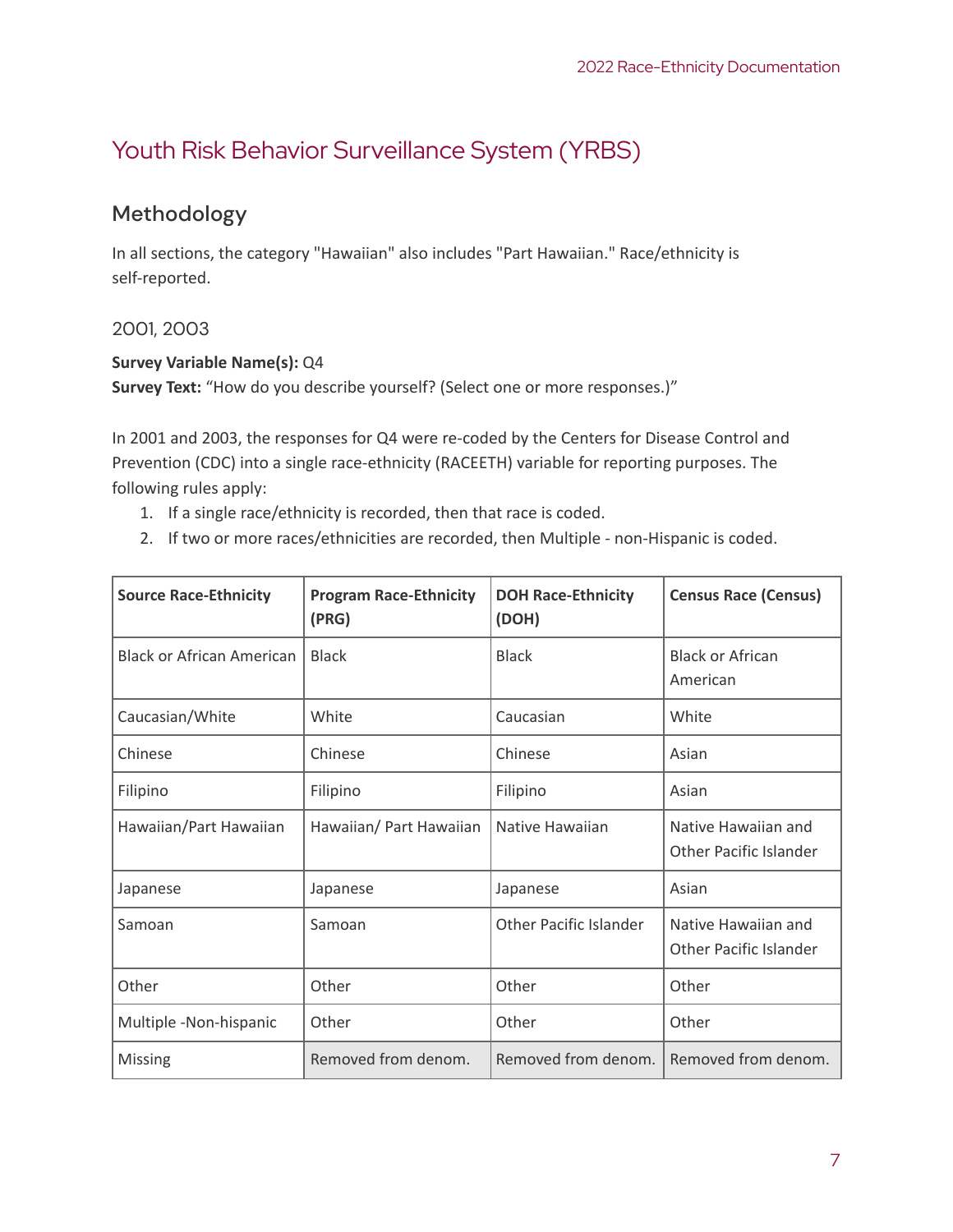## <span id="page-8-0"></span>2005

#### **Survey Variable Name(s):** Q88

**Survey Text:** "Which of these BEST describe you? (Choose only one answer.)"

| <b>Source Race-Ethnicity</b>        | <b>Program Race-Ethnicity</b><br>(PRG) | <b>DOH Race-Ethnicity</b><br>(DOH) | <b>Census Race (Census)</b>                          |
|-------------------------------------|----------------------------------------|------------------------------------|------------------------------------------------------|
| <b>Black or African</b><br>American | <b>Black</b>                           | <b>Black</b>                       | <b>Black or African</b><br>American                  |
| Caucasian or White                  | White                                  | Caucasian                          | White                                                |
| Chinese                             | Chinese                                | Chinese                            | Asian                                                |
| Filipino                            | Filipino                               | Filipino                           | Asian                                                |
| Japanese                            | Japanese                               | Japanese                           | Asian                                                |
| Native Hawaiian/<br>Part Hawaiian   | Hawaiian/ Part Hawaiian                | Native Hawaiian                    | Native Hawaiian and<br><b>Other Pacific Islander</b> |
| <b>Other Pacific Islander</b>       | <b>Other Pacific Islander</b>          | <b>Other Pacific Islander</b>      | Native Hawaiian and<br><b>Other Pacific Islander</b> |
| Other                               | Other                                  | Other                              | Other                                                |
| <b>Missing</b>                      | Removed from denom.                    | Removed from denom.                | Removed from denom.                                  |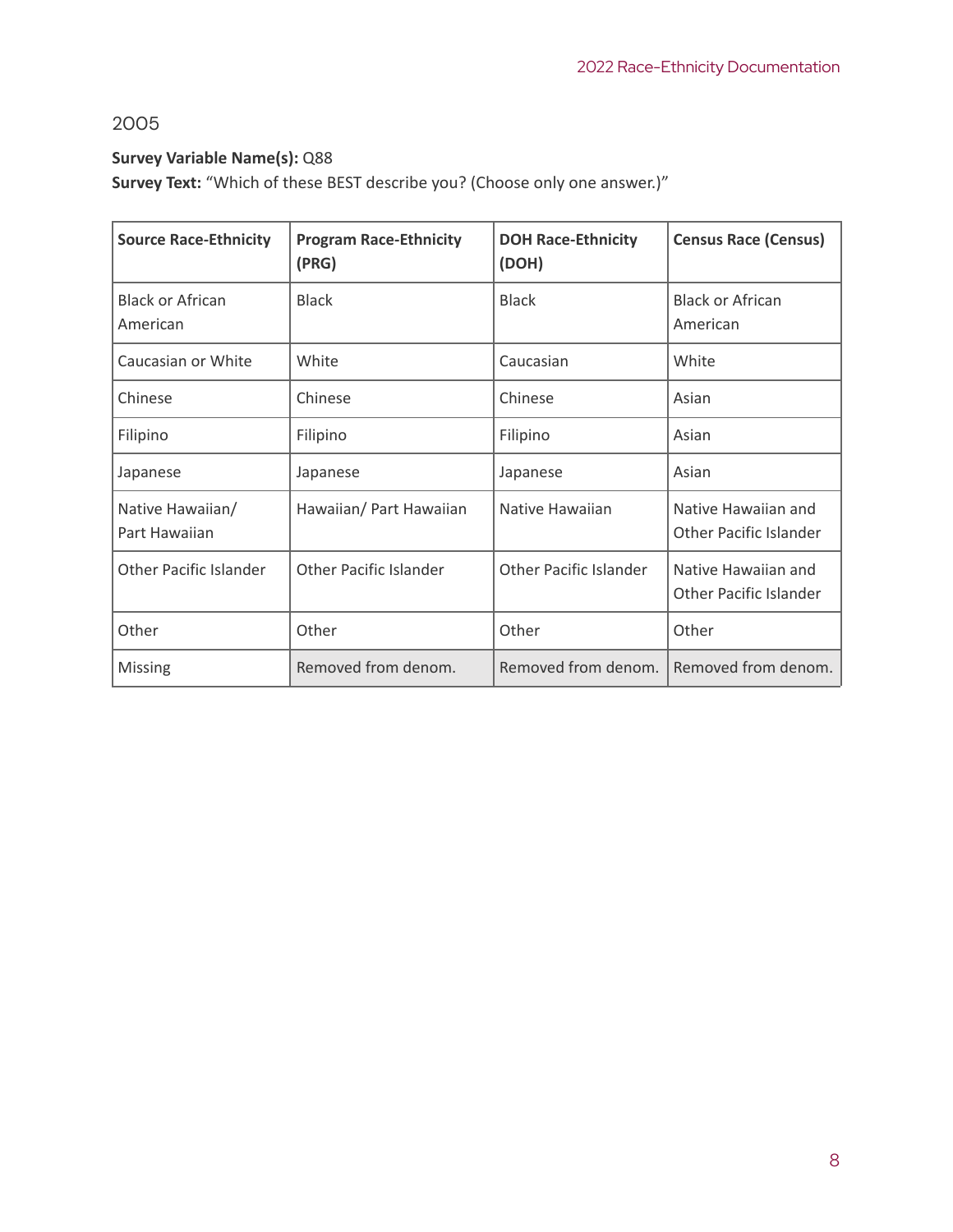<span id="page-9-0"></span>2007, 2009

#### **Survey Variable Name(s):** RACEETH

#### **Survey Text:**

- Q4: "Are you Hispanic or Latino?"
- Q5: "What is your race? (Select one or more responses)."

In 2007 and 2009, Q4 and Q5 were combined by the CDC into a single race-ethnicity (RACEETH) variable for reporting purposes. The following rules apply:

- 1. If Hispanic/Latino is selected alone or in combination with one race, then Hispanic/Latino is coded.
- 2. If Hispanic/Latino is selected with multiple races, then Multiple-Hispanic is coded.
- 3. If Hispanic/Latino is not selected and a single race is recorded, then that race is coded.
- 4. If Hispanic/Latino is not selected and two or more races are recorded, then Multiple non-Hispanic is coded.

| <b>Source Race-Ethnicity</b>        | <b>Program Race-Ethnicity</b><br>(PRG) | <b>DOH Race-Ethnicity</b><br>(DOH) | <b>Census Race (Census)</b>                          |
|-------------------------------------|----------------------------------------|------------------------------------|------------------------------------------------------|
| American Indian or<br>Alaska Native | American Indian or<br>Alaska Native    | Native Alaskan/<br>American Indian | Native Alaskan/<br>American Indian                   |
| <b>Black or African</b><br>American | <b>Black</b>                           | <b>Black</b>                       | <b>Black or African</b><br>American                  |
| Filipino                            | Filipino                               | Filipino                           | Asian                                                |
| Hispanic/Latino                     | Other                                  | Other                              | Other                                                |
| Japanese                            | Japanese                               | Japanese                           | Asian                                                |
| Multiple - Hispanic                 | Other                                  | Other                              | Other                                                |
| Multiple - non-Hispanic             | Other                                  | Other                              | Other                                                |
| Native Hawaiian/<br>Part Hawaiian   | Hawaiian/<br>Part Hawaiian             | Native Hawaiian                    | Native Hawaiian and<br><b>Other Pacific Islander</b> |
| <b>Other Asian</b>                  | <b>Other Asian</b>                     | <b>Other Asian</b>                 | Asian                                                |
| <b>Other Pacific Islander</b>       | <b>Other Pacific Islander</b>          | <b>Other Pacific Islander</b>      | Native Hawaiian and<br><b>Other Pacific Islander</b> |
| White                               | White                                  | Caucasian                          | White                                                |
| Missing                             | Removed from denom.                    | Removed from denom.                | Removed from denom.                                  |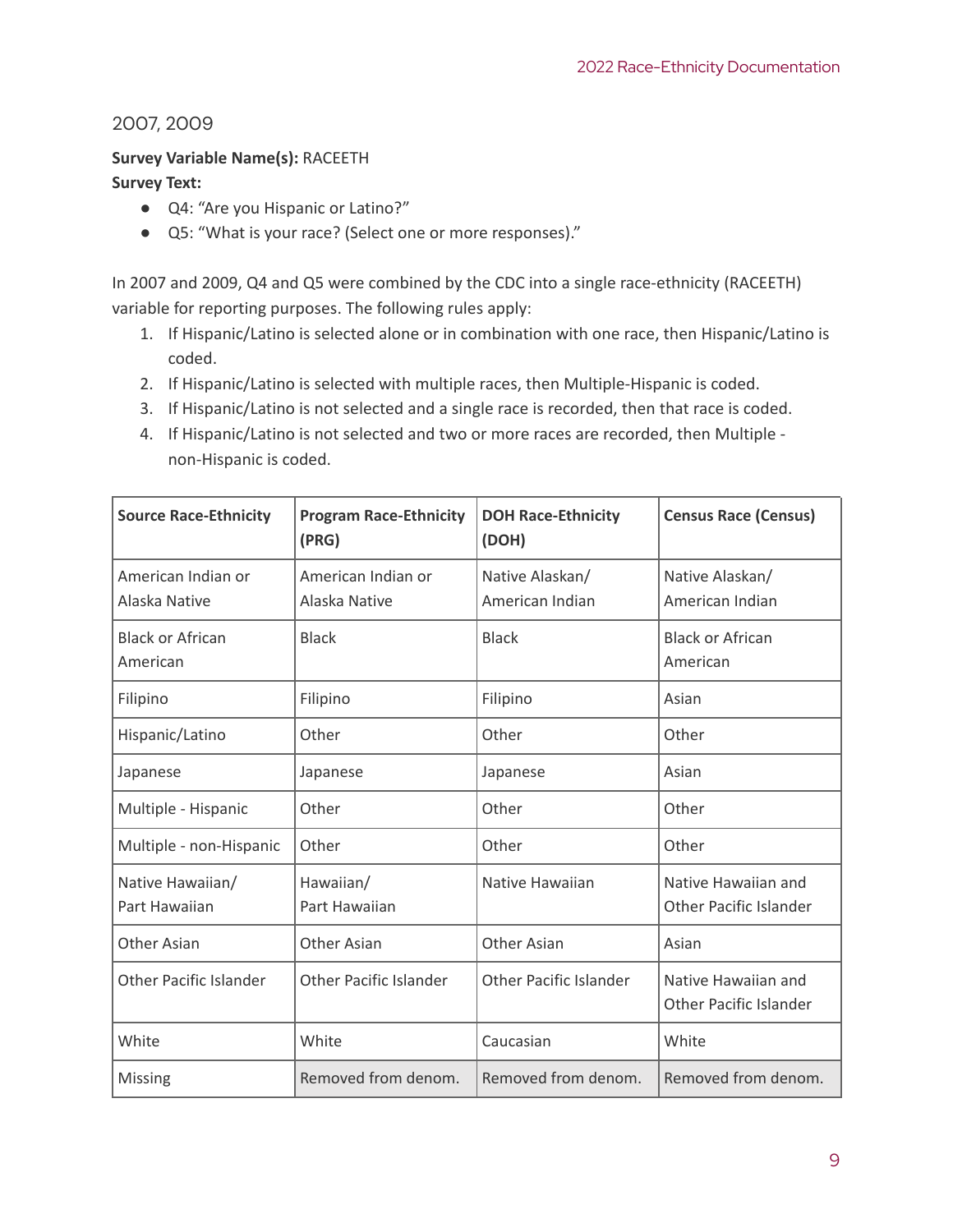<span id="page-10-0"></span>2011-2019

#### **Survey Variable Name(s):** RACEETH

#### **Survey Text:**

- Q4 "Are you Hispanic or Latino?"
- Q5: "What is your race? (Select one or more responses)".

From 2011 to 2019, Q4 and Q5 were combined by the CDC into a single race-ethnicity (RACEETH) variable for reporting purposes. The following rules apply:

- 1. If Hispanic/Latino is selected alone or in combination with one or more races, then Hispanic/Latino is coded.
- 2. If Hispanic/Latino is not selected and Hawaiian is one or more of the races listed, Hawaiian is coded.
- 3. If Hispanic/Latino is not selected and a single race is recorded, then that race is coded.
- 4. If Hispanic/Latino is not selected, and two or more non-Hawaiian races are recorded, then Multiple - non-Hispanic is coded.

| <b>Source Race-Ethnicity</b>        | <b>Program Race-Ethnicity</b><br>(PRG) | <b>DOH Race-Ethnicity</b><br>(DOH) | <b>Census Race (Census)</b>                          |
|-------------------------------------|----------------------------------------|------------------------------------|------------------------------------------------------|
| Am Indian /<br>Alaska Native        | American Indian and<br>Alaska Native   | Native Alaskan/<br>American Indian | Native Alaskan/<br>American Indian                   |
| <b>Black or African</b><br>American | <b>Black</b>                           | <b>Black</b>                       | <b>Black or African</b><br>American                  |
| Filipino                            | Filipino                               | Filipino                           | Asian                                                |
| Hispanic/Latino                     | Other                                  | Other                              | Other                                                |
| Japanese                            | Japanese                               | Japanese                           | Asian                                                |
| Multiple - non-Hispanic             | Other                                  | Other                              | Other                                                |
| Native Hawaiian/<br>Part Hawaiian   | Hawaiian/<br>Part Hawaiian             | Native Hawaiian                    | Native Hawaiian and<br><b>Other Pacific Islander</b> |
| <b>Other Asian</b>                  | <b>Other Asian</b>                     | Other Asian                        | Asian                                                |
| <b>Other Pacific Islander</b>       | <b>Other Pacific Islander</b>          | <b>Other Pacific Islander</b>      | Native Hawaiian and<br><b>Other Pacific Islander</b> |
| White                               | White                                  | Caucasian                          | White                                                |
| <b>Missing</b>                      | Removed from denom.                    | Removed from denom.                | Removed from denom.                                  |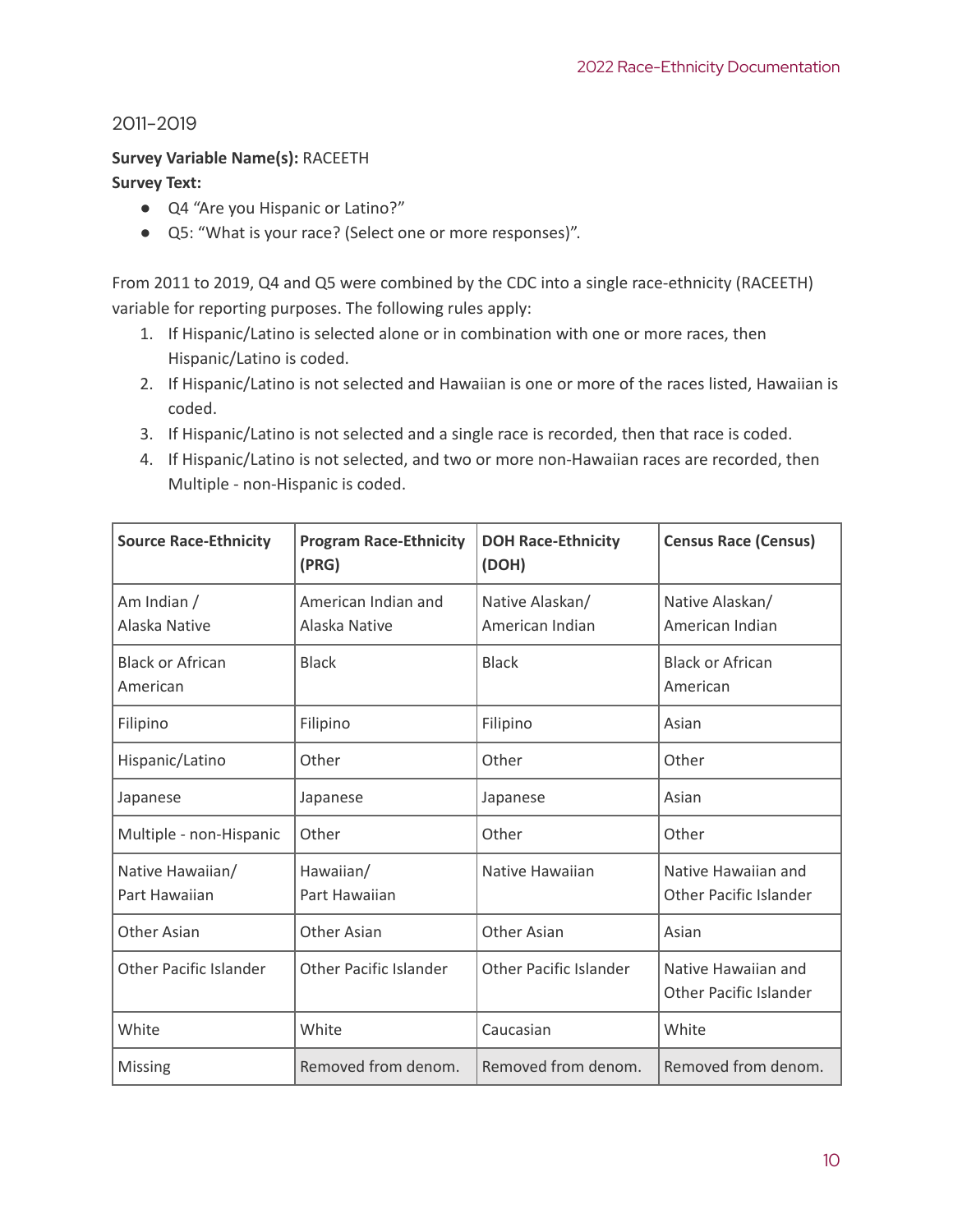# <span id="page-11-0"></span>Youth Tobacco Survey (YTS)

# <span id="page-11-1"></span>Methodology

#### <span id="page-11-2"></span>2000-2011

#### **Survey Variable Name(s):** HIR7

**Survey Text:** "Which one of these groups best describes you?"

| <b>Source Race-Ethnicity</b>        | <b>Program Race-Ethnicity</b><br>(PRG) | <b>DOH Race-Ethnicity</b><br>(DOH) | <b>Census Race (Census)</b>                          |
|-------------------------------------|----------------------------------------|------------------------------------|------------------------------------------------------|
| <b>Black or African</b><br>American | <b>Black</b>                           | <b>Black</b>                       | <b>Black or African</b><br>American                  |
| Caucasian/White                     | White                                  | Caucasian                          | White                                                |
| Chinese                             | Chinese                                | Chinese                            | Asian                                                |
| Filipino                            | Filipino                               | Filipino                           | Asian                                                |
| Hawaiian/<br>Part Hawaiian          | Hawaiian/<br>Part Hawaiian             | Native Hawaiian                    | Native Hawaiian and<br><b>Other Pacific Islander</b> |
| Japanese                            | Japanese                               | Japanese                           | Asian                                                |
| Other                               | Other                                  | Other                              | Other                                                |
| Pacific Islander                    | Pacific Islander<br>Unspecified        | <b>Other Pacific Islander</b>      | Native Hawaiian and<br><b>Other Pacific Islander</b> |
| <b>MIssing</b>                      | Removed from denom.                    | Removed from denom.                | Removed from denom.                                  |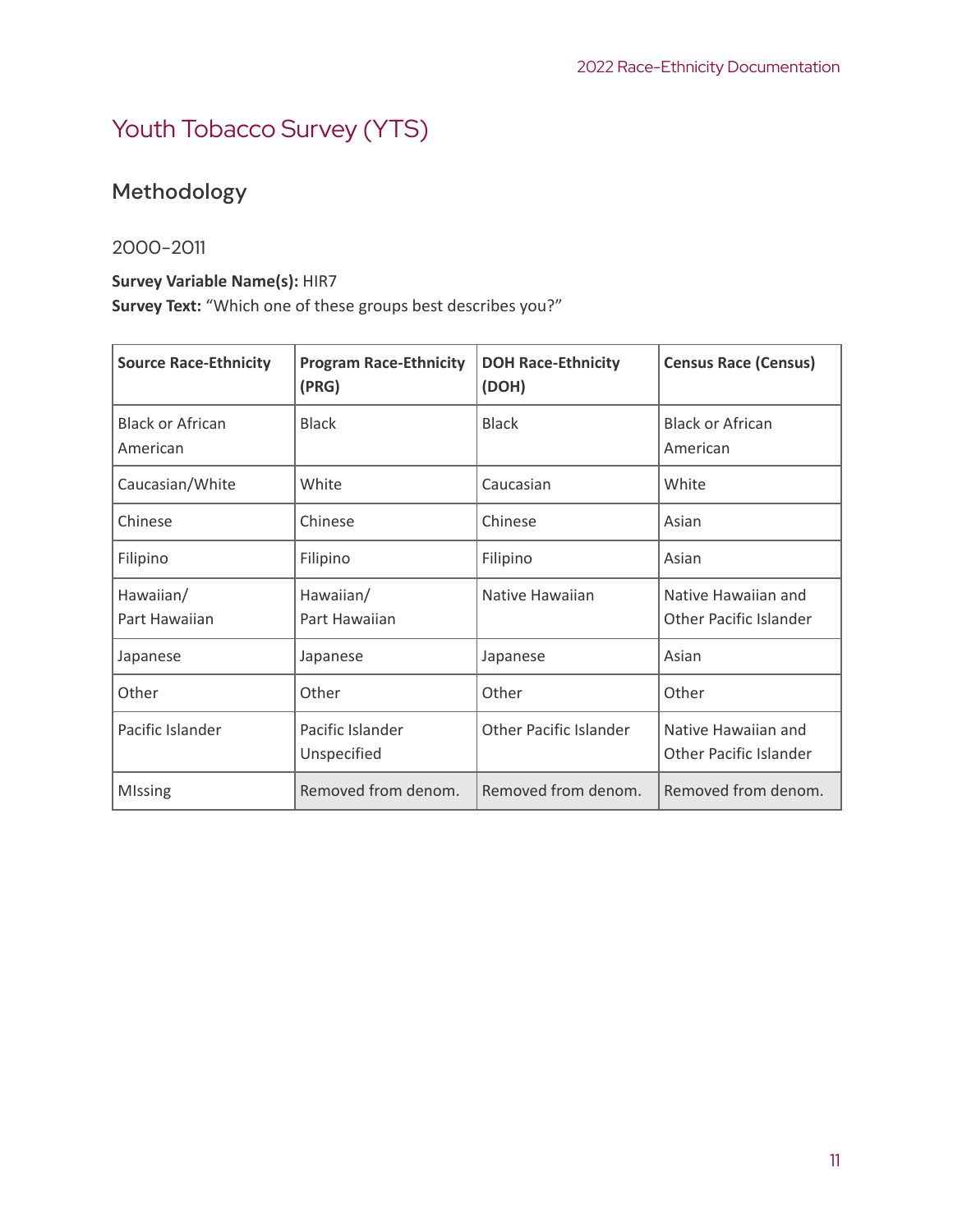### <span id="page-12-0"></span>2013-2017

## **Survey Variable Name(s):** HIR7 (2013 and 2015), HIR9 (2017) **Survey Text:** "Which one of these groups best describes you?"

| <b>Source Race-Ethnicity</b>                  | <b>Program Race-Ethnicity</b><br>(PRG) | <b>DOH Race-Ethnicity</b><br>(DOH) | <b>Census Race (Census)</b>                          |
|-----------------------------------------------|----------------------------------------|------------------------------------|------------------------------------------------------|
| <b>Black or African</b><br>American           | <b>Black</b>                           | <b>Black</b>                       | <b>Black or African</b><br>American                  |
| Caucasian/ White                              | White                                  | Caucasian                          | White                                                |
| Chinese                                       | Chinese                                | Chinese                            | Asian                                                |
| Filipino                                      | Filipino                               | Filipino                           | Asian                                                |
| Hawaiian/<br>Part Hawaiian                    | Hawaiian/<br>Part Hawaiian             | Native Hawaiian                    | Native Hawaiian and<br><b>Other Pacific Islander</b> |
| Hispanic or Latino                            | Other                                  | Other                              | Other                                                |
| Japanese                                      | Japanese                               | Japanese                           | Asian                                                |
| <b>Other Pacific Islander</b>                 | Pacific Islander<br>Unspecified        | <b>Other Pacific Islander</b>      | Native Hawaiian and<br><b>Other Pacific Islander</b> |
| I do not describe myself<br>as only one group | Other                                  | Other                              | Other                                                |
| Some other group                              | Other                                  | Other                              | Other                                                |
| <b>Missing</b>                                | Removed from denom.                    | Removed from denom.                | Removed from denom.                                  |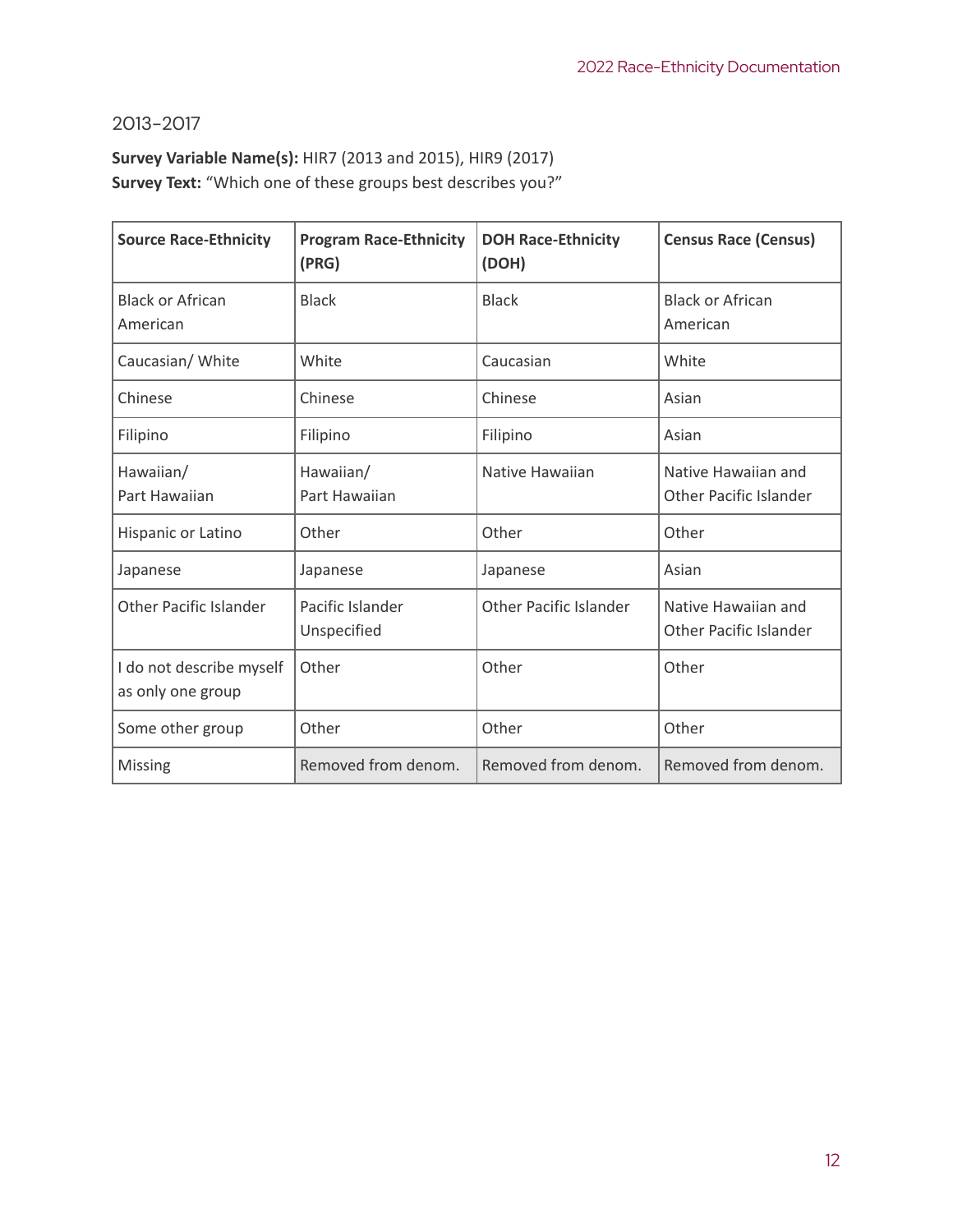## <span id="page-13-0"></span>2019

#### **Survey Variable Name(s):** HIR9

**Survey Text:** "Which one of these groups best describes you?"

| <b>Source Race-Ethnicity</b>        | <b>Program Race-Ethnicity</b><br>(PRG) | <b>DOH Race-Ethnicity</b><br>(DOH) | <b>Census Race (Census)</b>                          |
|-------------------------------------|----------------------------------------|------------------------------------|------------------------------------------------------|
| <b>Black or African</b><br>American | <b>Black</b>                           | <b>Black</b>                       | <b>Black or African</b><br>American                  |
| Caucasian/ White                    | White                                  | Caucasian                          | White                                                |
| Chinese                             | Chinese                                | Chinese                            | Asian                                                |
| Filipino                            | Filipino                               | Filipino                           | Asian                                                |
| Hawaiian/<br>Part Hawaiian          | Hawaiian/<br>Part Hawaiian             | Native Hawaiian                    | Native Hawaiian and<br>Other Pacific Islander        |
| Hispanic or Latino                  | Other                                  | Other                              | Other                                                |
| Japanese                            | Japanese                               | Japanese                           | Asian                                                |
| <b>Other Pacific Islander</b>       | Pacific Islander<br>Unspecified        | <b>Other Pacific Islander</b>      | Native Hawaiian and<br><b>Other Pacific Islander</b> |
| Some other group                    | Other                                  | Other                              | Other                                                |
| <b>MIssing</b>                      | Removed from denom.                    | Removed from denom.                | Removed from denom.                                  |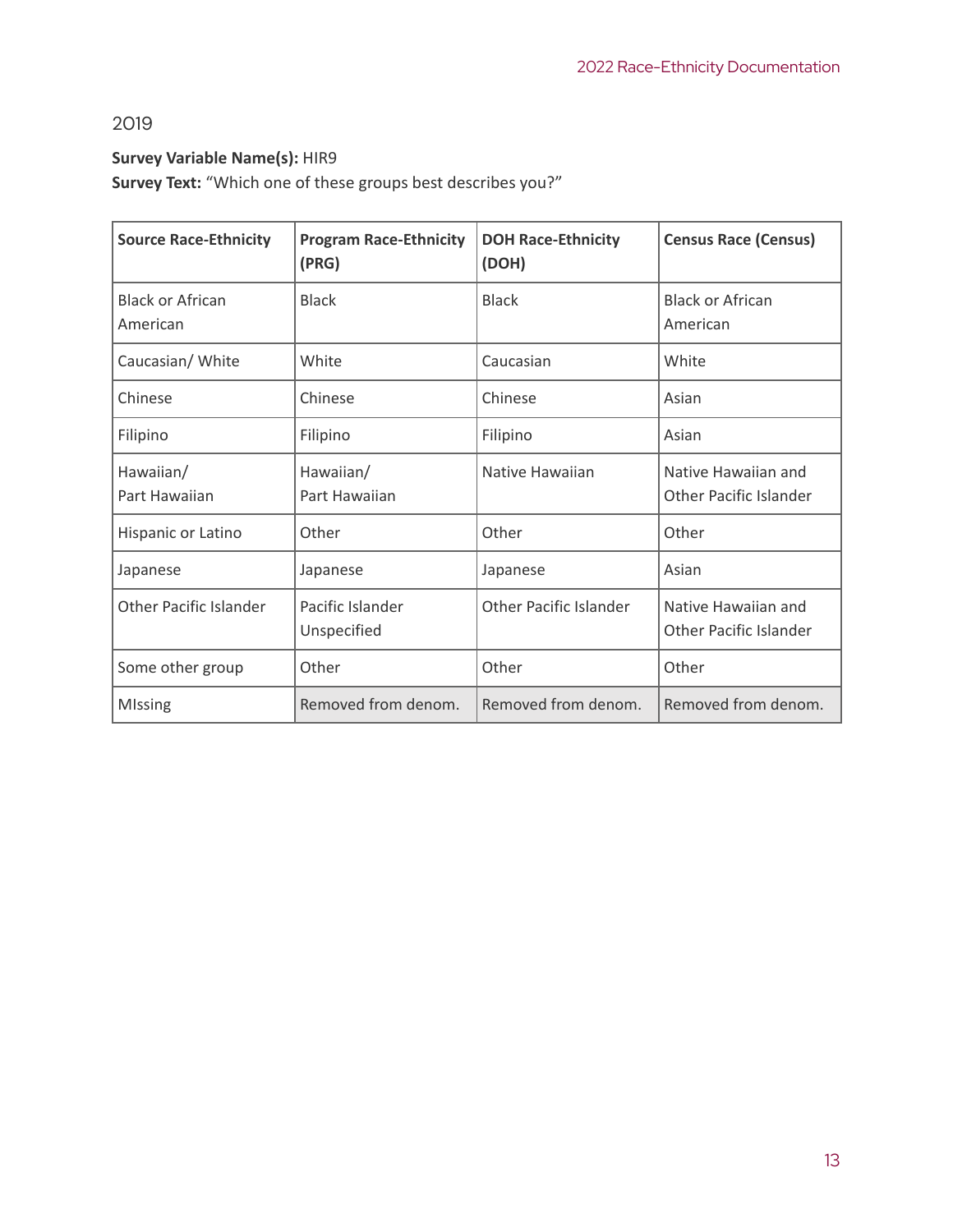# <span id="page-14-0"></span>Vital Statistics

## <span id="page-14-1"></span>Methodology

The birth certificate allows for up to 4 race/ethnicities to be captured for both the mother and the father. Ethnicity of the child is based on the ethnicity of the father. It is based on the ethnicity of the mother when the ethnicity of the father is unknown.

Death certificates are completed by a physician, advanced practice registered nurse, medical examiner or coroner. Race/ethnicity information may be obtained from the medical record or the next of kin. The primary party responsible for filling out the race section for the death registration is the mortuary, and multiple races may be reported.

In all sections, the category "Hawaiian" also includes "Part Hawaiian." Ethnicity is self-reported.

For reporting and analysis purposes, only one race/ethnicity is coded from the birth or death certificate. If more than one ethnicity is listed on the certificate, the following rules apply:

- 1. If Hawaiian is one of the multiple ethnicities listed, Part Hawaiian is coded.
- 2. If a non-Caucasian ethnicity is listed with a Caucasian ethnicity, the non-Caucasian ethnicity is coded.
- 3. If there is more than one non-Caucasian ethnicity listed, the first one is coded.
- 4. If there is more than one Caucasian ethnicity listed, the first one is coded.

*Note: Puerto Rican, Portuguese, Mexican, and Cuban are all coded as Caucasian.*

#### **Variable Name(s):**

- Birth: CHILDS\_RACE, MOTHERS\_RACE, FATHERS\_RACE
- Death: RACE
- FD: MOTHERS\_RACE, FATHERS\_RACE
- ITOPS: PATIENTS\_RACE, SPOUSES\_RACE

| <b>Source Race-Ethnicity</b> | <b>Program Race-Ethnicity</b><br>(PRG) | <b>DOH Race-Ethnicity</b><br>(DOH) | <b>Census Race (Census)</b>         |
|------------------------------|----------------------------------------|------------------------------------|-------------------------------------|
| Asian Indian                 | Asian Indian                           | <b>Other Asian</b>                 | Asian                               |
| <b>Black</b>                 | <b>Black</b>                           | <b>Black</b>                       | <b>Black or African</b><br>American |